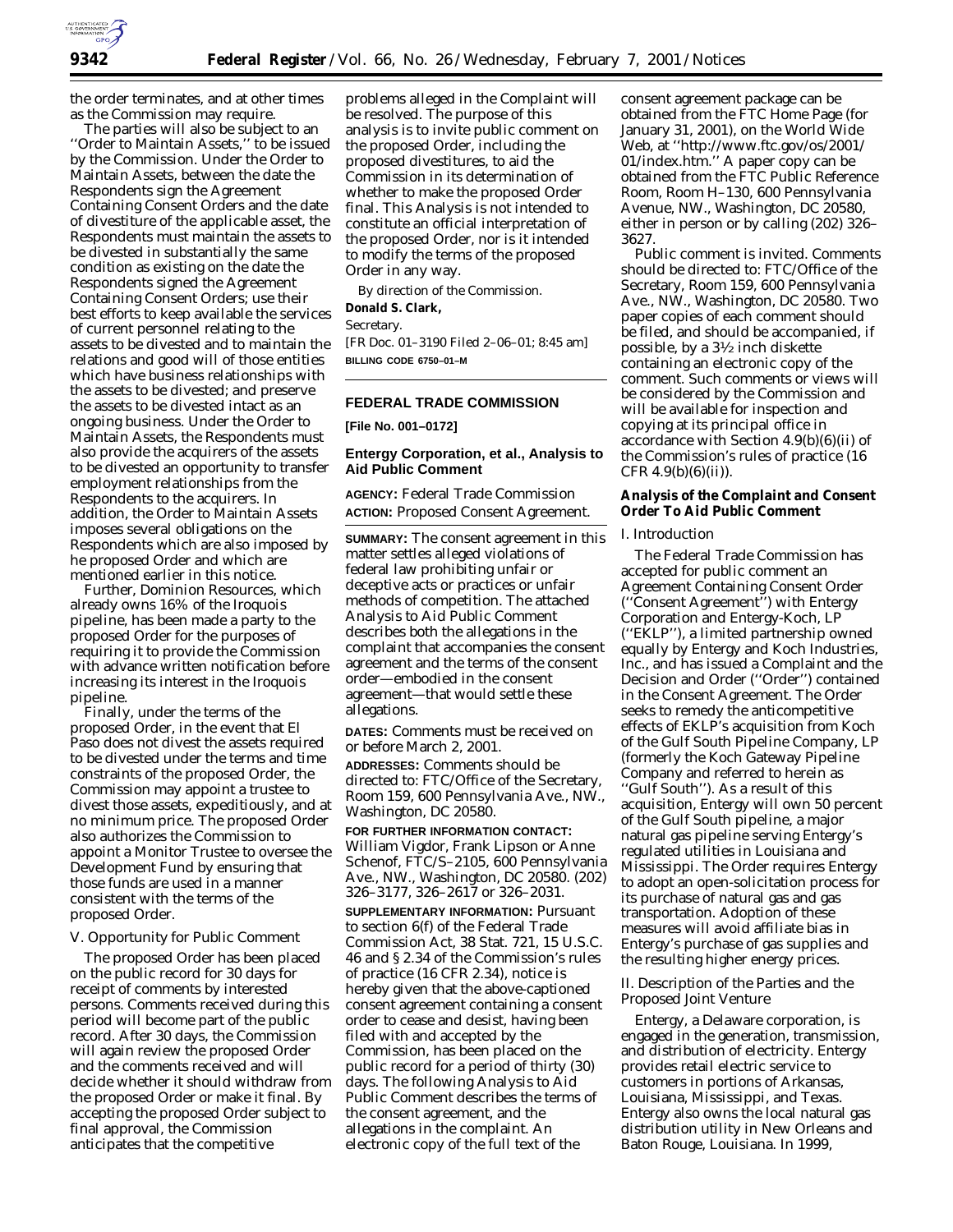Entergy had revenues of approximately \$8.77 billion and net income of approximately \$595 million.

Koch is a privately held corporation headquartered in Wichita, Kansas. Through its subsidiaries and affiliates, Koch markets natural gas, natural gas transportation, chemicals, petroleum products, minerals, and financial services. Koch conducts its natural gas business through Koch Entergy Trading and Gulf South. Koch Entergy Trading markets natural gas, electric power, and weather derivatives. Gulf South owns and operates the Gulf South pipeline (formerly known as the Koch Gateway pipeline). The Gulf South pipeline consists of about 10,000 miles of natural gas pipeline serving parts of the states of Texas, Louisiana, Mississippi, Alabama and Florida.

On May 26, 2000, Entergy and Koch entered into an agreement to form EKLP. Pursuant to that agreement, EKLP will acquire, among other things, Entergy Power Marketing Corporation (Entergy's subsidiary that markets electricity and gas in the United States) and Gulf South and Koch Entergy Trading from Koch. As a result of the joint venture agreement, Entergy will own 50 percent of Gulf South and Koch Entergy Trading.

#### *III. The Complaint*

The Complaint alleges that consummation of the joint venture agreement would violate Section 5 of the Federal Trade Commission Act, as amended, 15 U.S.C. 45, and Section 7 of the Clayton Act, as amended, 15 U.S.C. 18. The Complaint alleges two markets in which the proposed joint venture is likely to lessen competitive discipline on prices substantially: the sale of electricity to consumers in areas of Louisiana and western Mississippi where Entergy subsidiaries are the regulated electric utilities (Count I); and the distribution of natural gas to consumers in New Orleans and Baton Rouge, where Entergy subsidiaries are the regulated natural gas distribution utilities (Count II). The Complaint alleges that prices in these relevant markets are ''likely to rise as a result of Entergy passing on inflated costs for natural gas transportation to consumers and the difficulties that regulators will have in reviewing and challenging Entergy's purchase of natural gas transportation.''

According to the Complaint, Entergy, through its regulated subsidiaries, has the exclusive right to sell retail electricity in parts of Louisiana and Mississippi. Entergy subsidiaries also have the exclusive right to distribute natural gas in New Orleans and Baton

Rouge, Louisiana. Entergy purchases substantial quantities of natural gas transportation for its regulated subsidiaries.

Under the current regulatory framework of the States of Louisiana and Mississippi and the City of New Orleans, Entergy is permitted, subject to review, to recover 100 percent of the cost of natural gas transportation purchased for its natural gas and electric utilities by passing on this cost directly to consumers. The Complaint alleges that, once Entergy shares in the profits of Gulf South, it will have the incentive and ability, and is therefore likely, to pay higher prices for the transportation of Gulf South, and purchase a level of transportation service from Gulf South above what is necessary for effective operation of Entergy's utilities.

The Complaint alleges that after EKLP acquires the Gulf South pipeline it would be difficult for state and local regulators to determine whether Entergy improperly incurred inflation costs of natural gas transportation than before the transaction. Entergy's natural gas transportation purchasing decisions involve the consideration of multiple factors; the process by which Entergy purchases gas transportation is not transparent; and existing market benchmarks are inadequate to assist regulators in determining whether the cost was prudently incurred. Entergy's ownership of EKLP and the Gulf South pipeline increases Entergy's incentive to evade regulation and therefore, it is more likely that regulators will need to address such evasion.

## *IV. Terms of the Order*

The Order issued by the Commission remedies the alleged anticompetitive effects of the proposed joint venture by establishing a transparent process that will increase the potential for competition and provide a benchmark that will make it easier for regulators to detect possible rate evasion. The Order affects how Entergy purchases its gas supply, whether it purchases pipeline transportation to deliver natural gas to facilities operated by its regulated utilities or it purchases delivered natural gas.

The Order recognizes Entergy's requirement to purchase a flexible, reliable, and economical gas supply. For this reason, this Order provisions are tailored to reflect the duration of Entergy's contracts. Paragraph II. B. of the Order applies to long-term (over three months) and short-term purchases (longer than one day but less than or equal to three months) and requires Entergy to prepare a written plan before requesting proposals for gas supply.

This plan must include, among other things, a statement explaining the goals Entergy is attempting to achieve (*e.g.,* reliable supply of gas at certain plants). These planning documents will allow state and local regulators to compare actual purchases with Entergy's forecasted gas supply requirements.

The Order also requires Entergy to post information about its gas supply requirements on its website. The information posted and the timing of the post are based on the duration of the contract terms and the pace of the market activity. For long-term purchases (Paragraph II.C.1.), Entergy must post a request for proposal (''RFP'') where each RFP must contain, among other things, the criteria that suppliers must satisfy to be eligible for consideration and the types of services, the amount of gas, and the duration of the contract. Entergy must post this RFP at least 30 days before any purchase under a contract whose term is one year or more, and at least 14 days in advance of any purchase under a contract whose term is between three months and one year. These time frames provide suppliers with adequate time to prepare their bids, without causing unnecessary delay. Further, the Order requires Entergy to provide requests for proposals to any potential supplier upon its request, and to consider any proposal for any potential supplier.

The process is similar for short-term purchases (Paragraph II.C.2.). Entergy must post this information at least 72 hours before considering any proposal for a term of at least one month. As with long-term purchases, the Order requires EKLP to ensure that Gulf South posts each announcement on its electronic bulletin board before submitting a proposal to Entergy, and requires Entergy to consider all proposals from any potential supplier. The order requires Entergy to create a log for all short-term purchases documenting the date, time, seller, and terms of all offers received, and indicating the selected proposals(s).

For daily purchases, (Paragraph II.C.3), the Order requires Entergy to publish on its website its intention to purchase gas supplies at various receipt and delivery points. The information contained in this notice is more limited than the requests that Entergy must publish for short-term and long-term purchases. The Order requires Entergy to provide potential suppliers, upon request, with the specific terms and conditions for which it seeks to purchase gas supplies. Entergy must maintain a log containing the same information that is required for shortterm purchases. The Order does not